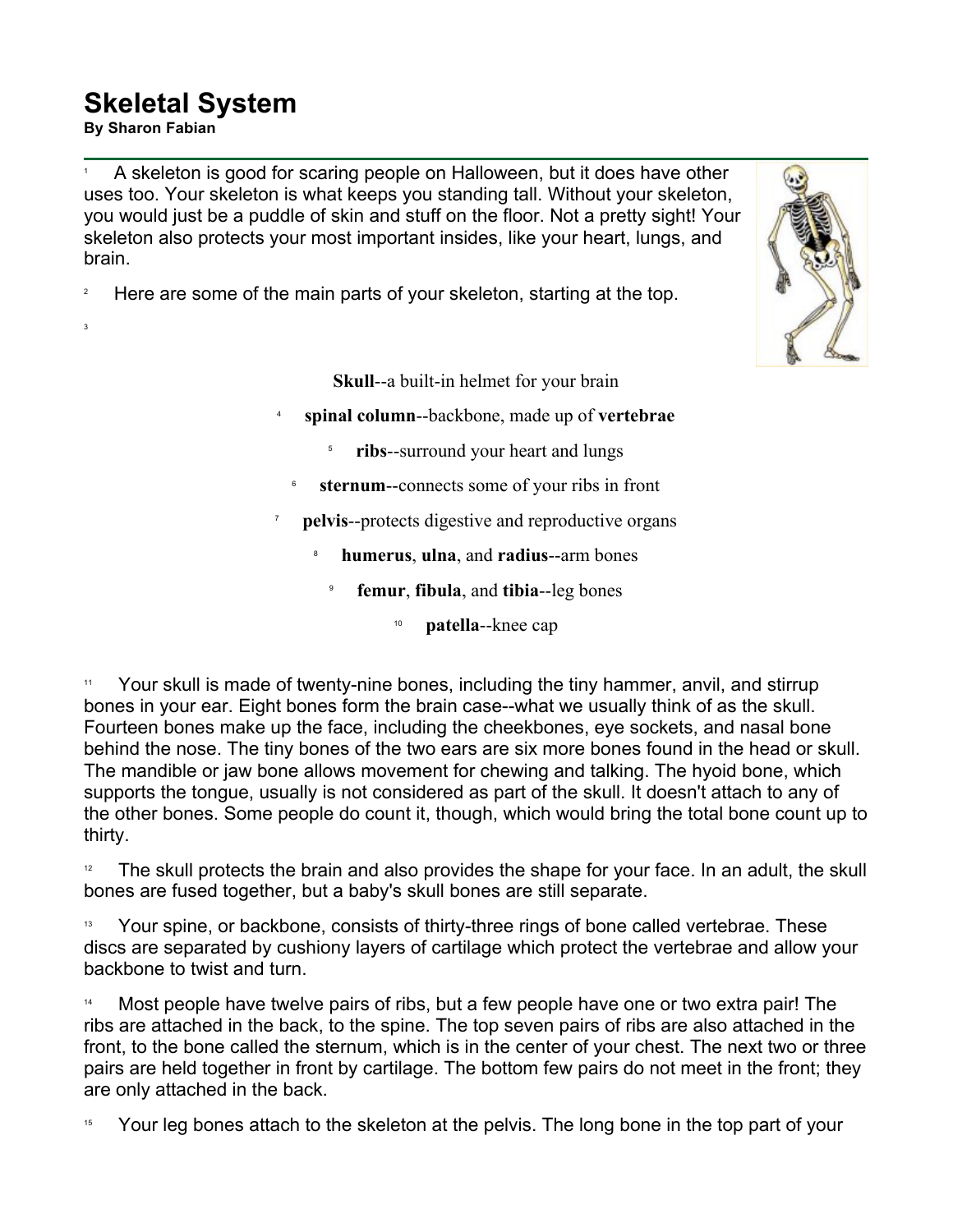leg is called the femur, or thighbone. It is your longest bone. The lower part of the leg has two bones side by side, the tibia and the fibula.

<sup>16</sup> Your arm bones are attached to your shoulders at the scapula, a triangle shaped bone in your upper back. The bone above your elbow is called the humerus, and the two side-by-side bones below the elbow are the radius and the ulna.

17 Just in your wrist, you have eight bones. This makes your wrist very flexible. Each finger has three bones, and your thumb has two. All in all, your wrist, hands and fingers have fiftyfour bones.

<sup>18</sup> Foot bones are similar to hand bones, but the ankle has only seven making a total of fiftytwo bones in your feet and ankles.

19 Bones are made up of two or three layers of material. The outer layer is the smooth hard part that you see in a skeleton. Inside that is a layer that is spongier but still strong. Some bones, but not all, have a third layer in the center, called bone marrow. Bone marrow is a thick jelly-like substance that has a very important job. Bone marrow produces your red and white blood cells. Your body needs to keep producing new blood cells to be able to fight off germs, and to transport oxygen to all parts of your body.

<sup>20</sup> If you ever decide to be a doctor or nurse, you'll spend a lot of time memorizing all 206 bones in the human body, but for now let's end with one more interesting fact. Did you know that humans and giraffes have the same number of bones in their necks?

Copyright © 2010 edHelper